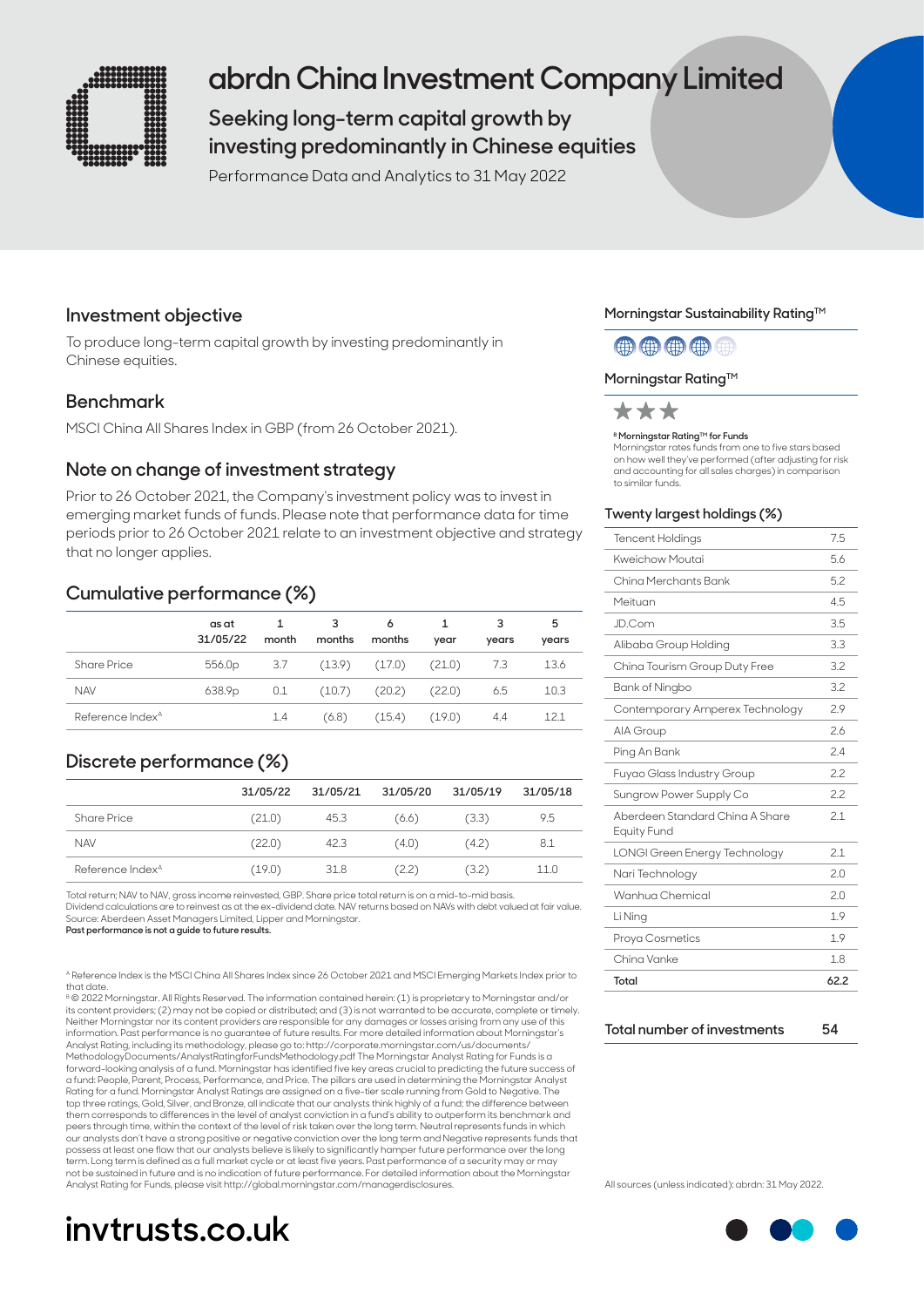# **abrdn China Investment Company Limited**

## **(formerly Aberdeen Emerging Markets Investment Company)**



## **Fund managers' report**

#### **Market and portfolio review**

Broad Chinese stock markets bounced off recent lows in May amid tentative steps towards the lifting of Covid-19 restrictions. Economic data continued to point to a sluggish Chinese economy, as recent lockdowns have taken their toll on economic activity.

The path of Covid-19 infections continues to heavily influence market sentiment. Chinese stock markets initially remained under pressure as case numbers remained high in early May. Meanwhile, the Chinese Government reiterated its zero-tolerance approach to containing the virus. Falling case numbers brought succour for investors later in the month. Shanghai announced plans to ease restrictions from the start of June alongside various stimulus measures, while Beijing reported the reopening of parts of the capital's public transport system and some shopping malls.

The ongoing slowdown in economic momentum was reflected in a number of weak economic data releases. The Caixin China General Composite PMI fell to a 26-month low of 37.2 in April, down from an already disappointing 43.9 in March. Industrial output dropped 2.9% year-on-year in April, the first fall in over two years, as lockdowns in major cities weighed heavily on economic activity. Export growth hit a near two-year low of 3.9% in April versus a 14.7% rise in March. Retail sales declined by a worse-than-expected 11.1% year-on-year in April, representing the biggest fall since March 2020, as many shoppers were forced to stay at home. The urban unemployment rate edged up to 6.1% in April, its highest level since February 2020.

Stock markets were briefly buoyed by a 0.15% cut to the benchmark reference rate for mortgages, but other interest rates were left unchanged. Policymakers announced a package of monetary and fiscal measures to support businesses and boost demand, although many investors remain uneasy about the damage being inflicted by the government's draconian 'Zero-Covid' policy.

#### **Fund managers' report continues overleaf**

C Expressed as a percentage of average daily net assets for the year ended 31 October 2021. The Ongoing Charges Figure (OCF) is the overall cost shown as a percentage of the value of the assets of the Company. It is made up of the Annual Management Fee and other charges. It does not include any costs associated with buying shares in the Company or the cost of buying and selling stocks within the Company. The OCF can help you compare the annual operating expenses of different Compan

#### **abrdn China Investment Company Limited**

#### **Sector allocation (%)**

| Consumer Discretionary | 23.0  |
|------------------------|-------|
| Financials             | 14.9  |
| Consumer Staples       | 149   |
| Industrials            | 11.7  |
| <b>Health Care</b>     | 9.0   |
| Communication Services | 7.5   |
| Information Technology | 73    |
| Materials              | 52    |
| <b>Real Estate</b>     | 40    |
| Unit Trusts            | 25    |
| Total                  | 100.0 |

#### **Fund risk statistics**

|                                             | 5 Years |
|---------------------------------------------|---------|
| Return (Fund) p.a. as at 31/05/2022         | 307     |
| Return (Benchmark) p.a. as at<br>31/05/2022 | 250     |
| Annualised Tracking Error                   | 4.37    |
| Alpha                                       | 0 O.5   |
| Reta                                        | 1 0.5   |
| Correlation                                 | በ 96    |

Source: Aberdeen Asset Management, BPSS & Refinitiv Datastream, Basis: Total Return, Net of Fees, GBP. Please note that risk analytics figures are calculated on net asset value(NAV) returns. In addition, the risk analytics figures lag the performance figures.

#### **Key information Calendar**

| Year end                     | October                                                                                                                          |
|------------------------------|----------------------------------------------------------------------------------------------------------------------------------|
| Accounts published           | January                                                                                                                          |
| Annual General Meeting       | April                                                                                                                            |
| Dividend paid                | Annual                                                                                                                           |
| Launch date                  | 21. Jun 1998<br>(redomiciled on<br>6 Nov 2009)                                                                                   |
| Fund manager                 | Nicholas Yeo and<br>Flizabeth Kwik                                                                                               |
| Annual management fee        | 0.8% of first<br>£150m of Market<br>Cap, 0.75% on<br>next £150m of<br>Market Cap and<br>0.65% on the<br>Market Cap over<br>£300m |
| Ongoing charges <sup>c</sup> | 0.98%                                                                                                                            |
| Net assets                   | £296.0m                                                                                                                          |
| Premium/(Discount)           | $(13.0)\%$                                                                                                                       |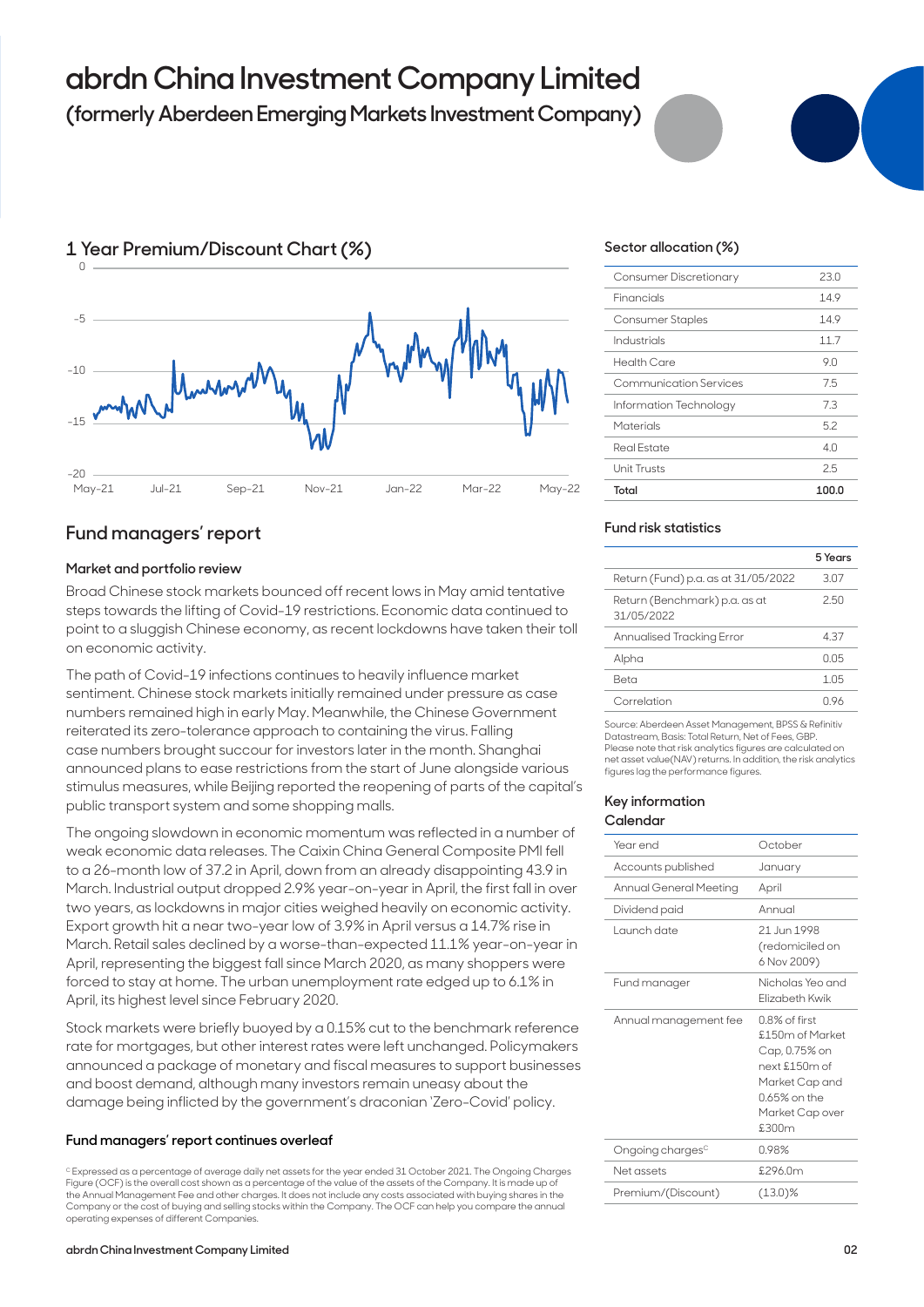# **abrdn China Investment Company Limited**

**(formerly Aberdeen Emerging Markets Investment Company)**

## **Fund managers' report - continued**

In terms of performance, the Company fell over the month and underperformed the benchmark.

In fund-related corporate news, Sungrow Power Supply benefited from the reaffirmation of policy support for renewable energy by the Chinese and EU governments. Longi Green Energy Technology was helped by the reiteration of policy support in renewable energy by Chinese and EU governments and the US government pausing new tariffs on solar imports for two years. Fuyao Glass Industry rebounded after car production resumed in Shanghai after lockdown and buoyed by stimulus for auto purchases.

Turning to the laggards, JD.com was affected by Covid lockdowns in Shanghai. Bank of Ningbo and Ping An Bank were hurt by negative sentiment towards banks after a corruption investigation into the former president of China Merchants Bank and amid profit-taking.

In terms of portfolio activity, we initiated a position in Inner Mongolia Yili for its defensive fundamentals characteristics and also established a position in Anhui Conch Cement to increase the portfolio's exposure to infrastructure. We also established a holding in Yunnan Energy to narrow the portfolio's underweight stance in the materials sector. We exited China Conch Venture and China Conch Environment Protection, the latter due to worsening competition dynamics and concern over the company's funding capability.

#### **Outlook**

The economy should benefit from the easing of the lockdown in the Shanghai region. Any sustainable recovery, however, will come from more clarity on China's dynamic 'Zero-Covid' strategy. We assume any decision or evolution of the strategy is more likely to happen after the 20th National Congress of the Chinese Communist Party in the autumn.

Nonetheless, we remain constructive on the outlook for the second half of 2022, as the effects of stimulus measures start to work through the economy. The government is prioritising growth via the rollout of a number of policies, such as auto purchase tax reduction. Regulatory tightening, namely on technology platform companies and the education sector, has resulted in unintended consequences, such as rising unemployment, which has especially affected new graduates. Therefore, Chinese leaders have been reiterating the country's pro-business stance and bringing the regulatory process to an earlier conclusion. This bodes well for business confidence.

We continue to focus on our five long-term investment themes – aspiration, digitalisation, going green, health and wealth – despite aspirational spending being battered by the slowing economy and lockdowns. We believe the consumption upgrade is a generational shift, and one supported by the government in its bid to increase the self-sufficiency of the Chinese economy.

#### **The risks outlined overleaf relating to gearing, exchange rate movements and emerging markets are particularly relevant to this investment company but should be read in conjunction with all warnings and comments given. Important information overleaf**

<sup>D</sup> The Company's main objective is now long-term capital growth, rather than income and it is not expected that the Company will generate sufficient surplus net revenues to declare a dividend. E Net gearing is defined as a percentage, with net debt (total debt less cash/cash equivalents) divided by shareholders' funds.

#### **Key information continued**

| Yield <sup>D</sup>       | n/a |
|--------------------------|-----|
| Net Gearing <sup>E</sup> | Nil |

#### **AIFMD Leverage Limits**

| <b>Gross Notional</b> |  |
|-----------------------|--|
| Commitment            |  |

#### **Capital structure**

| Ordinary shares | 46.337.577 |
|-----------------|------------|
| Treasury shares | 15,835,370 |

#### **Trading details**

| Reuters/Epic/<br>Bloomberg code | ACIC.                  |
|---------------------------------|------------------------|
| <b>ISIN</b> code                | GG00B45L2K95           |
| Sedol code                      | B451 2K9               |
| Stockbrokers                    | Shore Capital<br>Numis |

## **i**

#### **Factsheet**

Receive the factsheet by email as soon as it is available by registering at www.invtrusts.co.uk/#signup www.abrdnchina.co.uk



## **Contact**

**Private investors**  0808 500 4000

#### **Institutional investors**

InvestmentTrustInvestorRelations-UK@ abrdn.com

+44 (0)20 7463 5971 +44 (0)131 222 1863